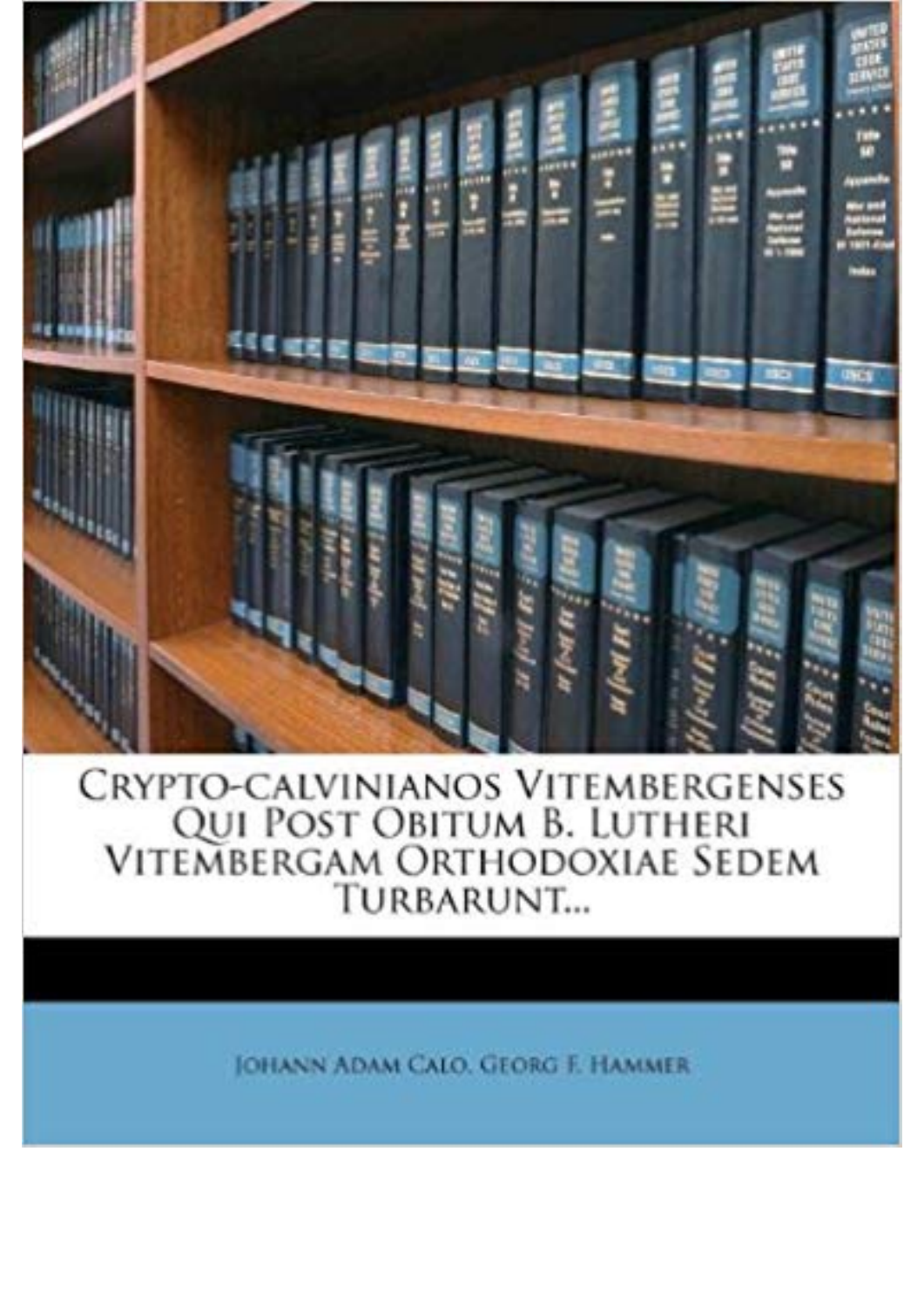*Johann Adam Calo and*

**Crypto-calvinianos Vitembergenses Qui Post Obitum B. Lutheri Vitembergam Orthodoxiae Sedem Turbarunt...**

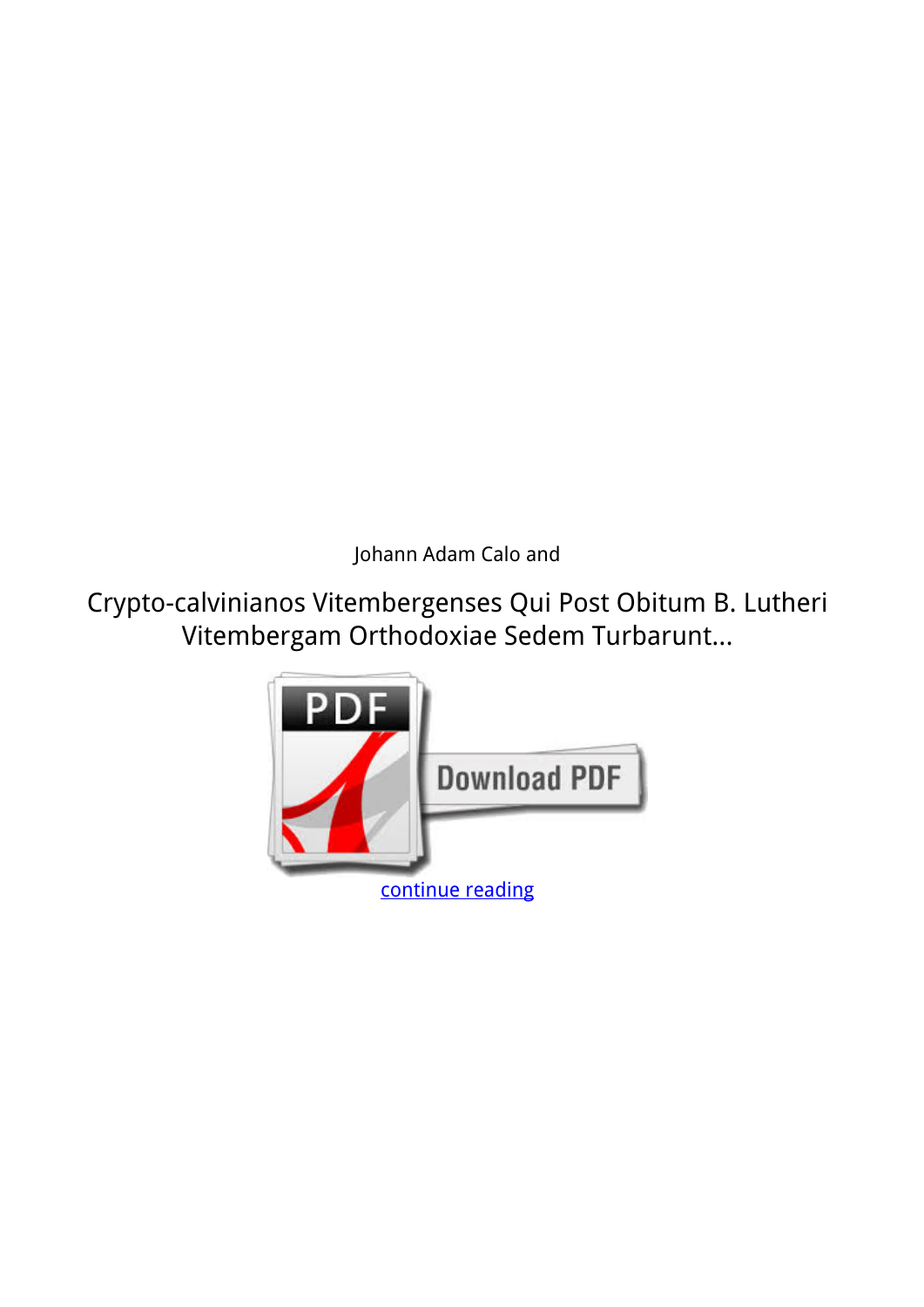This is a reproduction of a book published before 1923. This publication may have occasional imperfections such as for example missing or blurred webpages, poor pictures, errant marks, etc. Lutheri Vitembergam Orthodoxiae Sedem Turbarunt< We believe this function is culturally essential, and regardless of the imperfections, possess elected to bring it back into print within our continuing dedication to the preservation of imprinted works world-wide. We appreciate your understanding of the imperfections in the preservation process, and hope you love this valuable reserve. Hammer< Koberstein, 1714title> Crypto-Calvinianos Vitembergenses Qui Post Obitum B. that were either portion of the primary artifact, or were introduced by the scanning process.authors> Johann Adam Calo, Georg F. ++++ The below data was compiled from several identification fields in the bibliographic record of this name.publisher> This data can be provided as an additional tool in helping to make sure edition identification: ++++ <



[continue reading](http://bit.ly/2Tge8Fv)